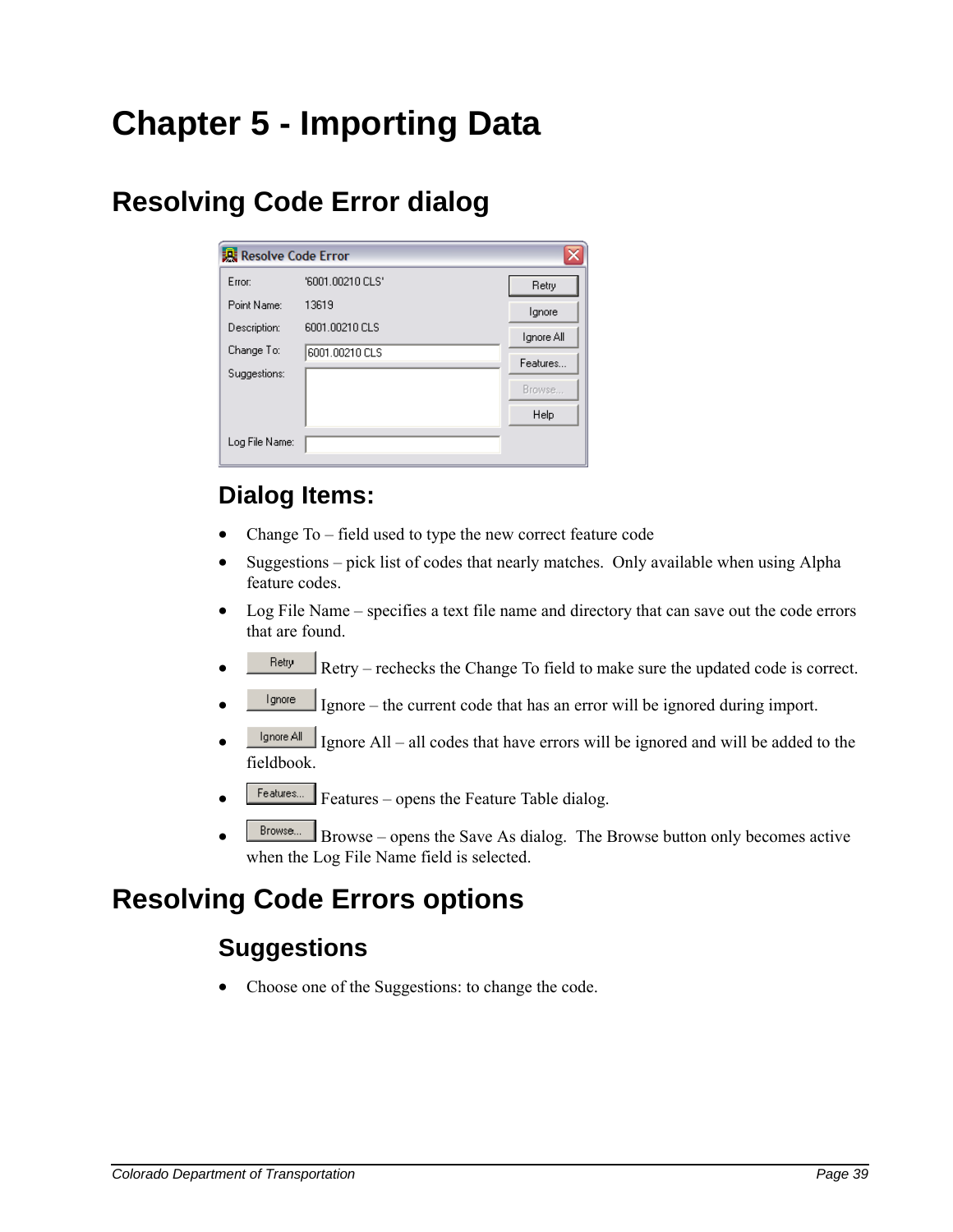•  $\leq D$  the Retry button. The code will be corrected and processed. The dialog will then move on to the next code error. Continue correcting code errors until complete.

| Error:       | '6001.00210 CLS' | Retry      |
|--------------|------------------|------------|
| Point Name:  | 13619            | Ignore     |
| Description: | 6001.00210 CLS   | Ignore All |
| Change To:   | 6001.00210 CLS   | Features   |
| Suggestions: |                  |            |
|              |                  | Browse     |
|              |                  | Help       |

### **Manually Correct**

- Key in the correct code in the Change To: field.
- $\leq D$  the Retry button. The code will be corrected and processed. The dialog will then move on to the next code error. Continue correcting code errors until complete.

| <b>R</b> Resolve Code Error |                  | ×          |
|-----------------------------|------------------|------------|
| Error:                      | '6001.00210 CLS' | Retry      |
| Point Name:                 | 13619            | Ignore     |
| Description:                | 6001.00210 CLS   | Ignore All |
| Change To:                  | 6001.00210 CLS   | Features   |
| Suggestions:                |                  |            |
|                             |                  | Browse     |
|                             |                  | Help       |
| Log File Name:              |                  |            |

#### **Ignore**

- When unsure of the correct code <D> the Ignore button.
- The code will be ignored. The dialog will then move on to the next code error. Continue ignoring code errors until complete.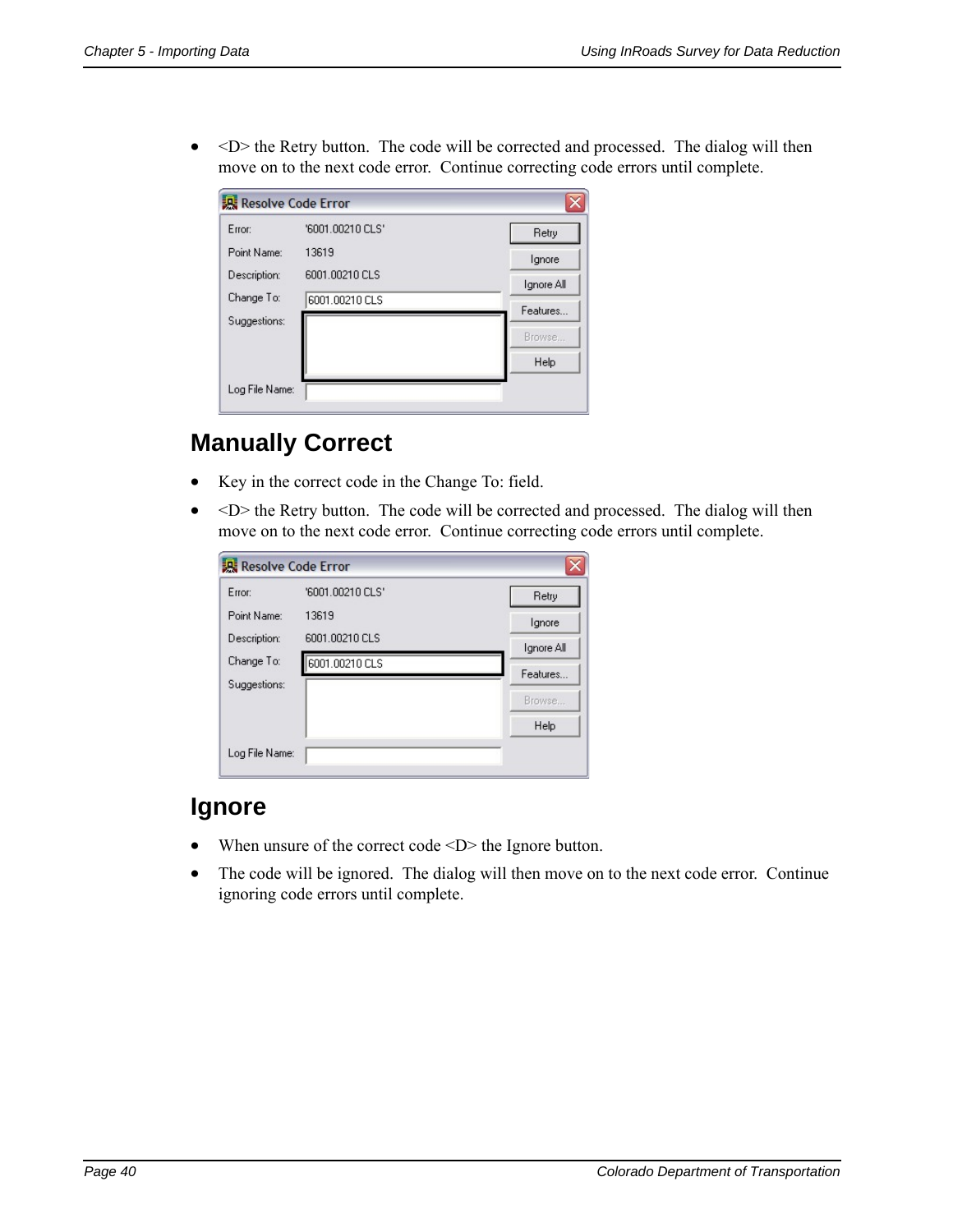• The Results dialog will appear showing what codes still have errors. This report can be saved as a text file to the project directory or dismissed.

| Error:       | '6001.00210 CLS' | Retry      |
|--------------|------------------|------------|
| Point Name:  | 13619            | Ignore     |
| Description: | 6001.00210 CLS   | Ignore All |
| Change To:   | 6001.00210 CLS   | Features   |
| Suggestions: |                  | Browse     |
|              |                  | Help       |

## **Ignore All**

- When unsure of all the correct codes <D> the Ignore All button.
- All codes will be ignored. The Resolve Code Error dialog will then close.
- The Results dialog will appear showing what codes still have errors. This report can be saved as a text file to the project directory or dismissed.

| <b>R</b> Resolve Code Error |                  | ×          |
|-----------------------------|------------------|------------|
| Error:                      | '6001.00210 CLS' | Retry      |
| Point Name:                 | 13619            | Ignore     |
| Description:                | 6001.00210 CLS   | Ignore All |
| Change To:                  | 6001.00210 CLS   | Features   |
| Suggestions:                |                  | Browse     |
|                             |                  | Help       |
| Log File Name:              |                  |            |

## **Saving Error Results**

| <b>Results</b>                                                                                               |               |                   |
|--------------------------------------------------------------------------------------------------------------|---------------|-------------------|
| Error Log                                                                                                    |               | Close             |
| Point: 13619<br>Description: 6001.00210 CLS<br>Error: Code, "6001.00210 CLS", not found in the Feature table | 亖             | Save As<br>Append |
| Point: 6533<br>Description: 1669<br>Error: Code, "1669", not found in the Feature table                      |               | Display<br>Print  |
| Point: 7385<br>Description: 5882<br>Error: Code, "5882", not found in the Feature table                      | $\checkmark$  | Help              |
| $\leq$<br><b>IIII</b>                                                                                        | $\rightarrow$ |                   |